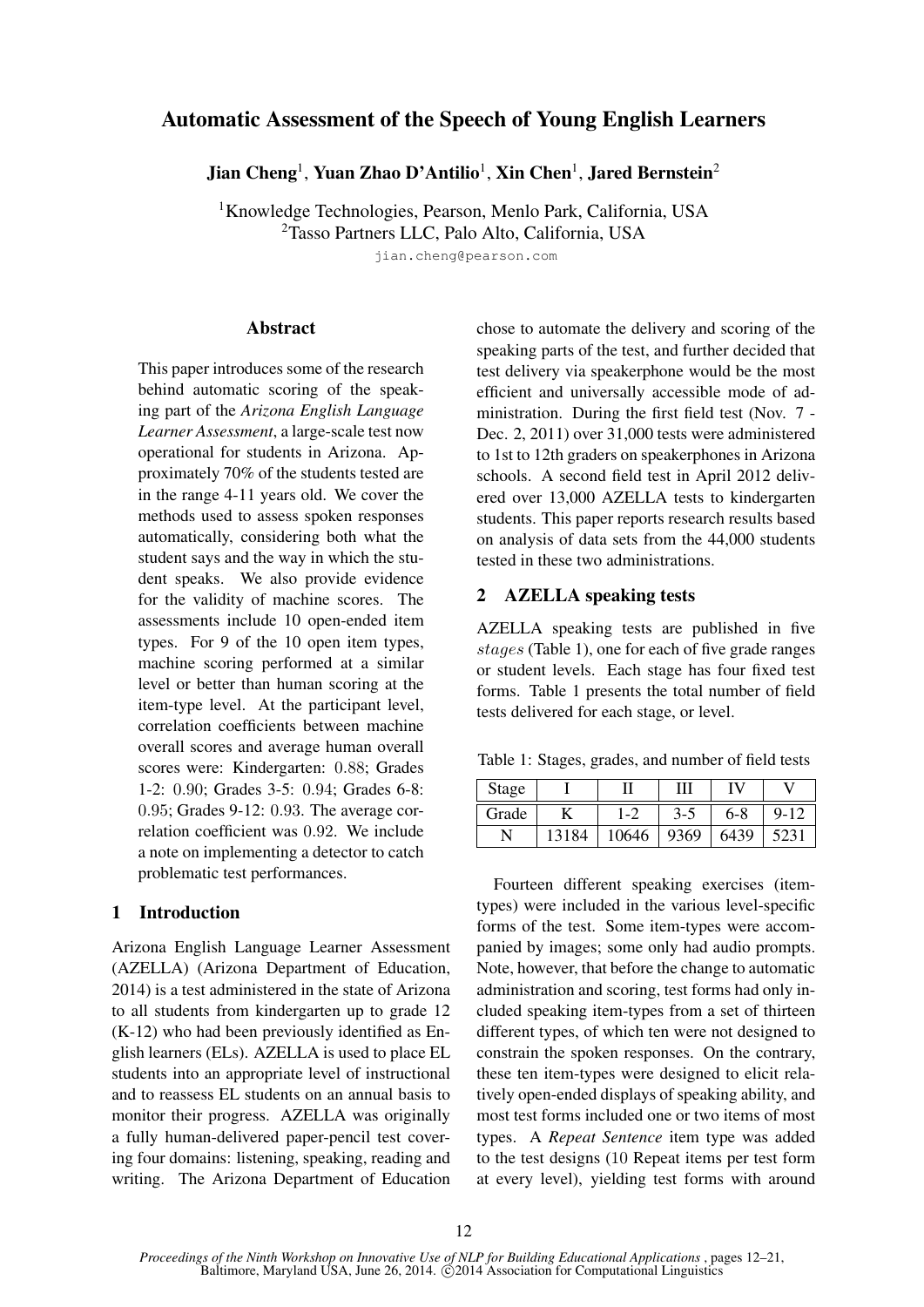27 items total, including Repeats. Table 2 lists all the speaking item types that are presented in one AZELLA test form for Stage III (Grades 3- 5). Some items such as *Questions on Image*, *Similarities & Differences*, *Ask Qs about a Statement*, and *Detailed Response to Topic* are presented as a sequence of two related questions and the two responses are human-rated together to produce one holistic score.

| Descriptions               | items/test     | Score-Points |
|----------------------------|----------------|--------------|
| <b>Repeat Sentence</b>     | 10             | $0 - 4$      |
| Read-by-Syllables          | 3              | $0-1$        |
| Read-Three-Words           | 3              | $0-1$        |
| <b>Ouestions on Image</b>  | 3              | $0 - 4$      |
| Similarities & Differences | $\mathfrak{D}$ | $0 - 4$      |
| Give Directions from Map   |                | $0 - 4$      |
| Ask Qs about a Statement   |                | $0 - 4$      |
| Give Instructions          |                | $0 - 4$      |
| Open Question on Topic     |                | $0 - 4$      |
| Detailed Response to Topic |                | $(1 - 4)$    |

Table 2: Stage III (Grades 3-5) items.

|              |  |  | Table 3: Item types used in AZELLA speaking |  |
|--------------|--|--|---------------------------------------------|--|
| field tests. |  |  |                                             |  |

| Description (restriction)        | Score-Points   |
|----------------------------------|----------------|
| Naming (Stage I)                 | $0-1$          |
| Short Response (Stage I)         | $0 - 2$        |
| Open Question (Stage I)          | $0 - 2$        |
| Read-by-Syllables                | $0 - 1$        |
| Read-Three-Words                 | $0-1$ or $0-3$ |
| <b>Repeat Sentence</b>           | $0 - 4$        |
| Questions on Image               | $0 - 4$        |
| Similarities & Differences (III) | $0 - 4$        |
| Give Directions from Map         | $0 - 4$        |
| Ask Qs about a Thing (II)        | $0 - 2$        |
| Ask Qs about a Statement (III)   | $0 - 4$        |
| <b>Give Instructions</b>         | $0 - 4$        |
| Open Questions on Topic          | $0 - 4$        |
| Detailed Response to Topic       | 0-4            |

All the speaking item-types used at any level in the AZELLA field tests are listed in Table 3. Item-types used at only one stage (level) are noted. From Table 3 we can see that, except for *Naming*, *Repeat Sentence*, *Read-by-Syllables*, and *Read-Three-Words*, all the items are fairly unconstrained questions. Engineering considerations did not guide the design of these items to make them be more suitable for machine learning and automatic scoring, and they were, indeed, a challenge to score.

By tradition and by design, human scoring of AZELLA responses is limited to a single holistic score, guided by sets of Score-Point rubrics defining scores at 2, 3, 4, or 5 levels. The column *Score-Points* specifies the number of categories used in holistic scoring. One set of five abbreviated holistic rubrics for assigning points by human rating is presented below in Table 4. For the *Repeat Sentence* items only, separate human ratings were collected under a pronunciation rubric and a fluency rubric.

Table 4: Example AZELLA abbreviated holistic rubric (5 Score-Points).

| Points         | Descriptors                             |  |  |  |  |
|----------------|-----------------------------------------|--|--|--|--|
| 4              | Correct understandable English us-      |  |  |  |  |
|                | ing two or more sentences. 1. Com-      |  |  |  |  |
|                | plete declarative or interrogative sen- |  |  |  |  |
|                | tences. 2. Grammar (or syntax) er-      |  |  |  |  |
|                | rors are not evident and do not im-     |  |  |  |  |
|                | pede communication. 3. Clear and        |  |  |  |  |
|                | correct pronunciation.<br>4. Correct    |  |  |  |  |
|                | syntax.                                 |  |  |  |  |
| 3              | Understandable English using two or     |  |  |  |  |
|                | more sentences. 1. Complete declar-     |  |  |  |  |
|                | ative or interrogative sentences. 2.    |  |  |  |  |
|                | Minor grammatical (or syntax) er-       |  |  |  |  |
|                | rors. 3. Clear and correct pronuncia-   |  |  |  |  |
|                | tion.                                   |  |  |  |  |
| $\overline{2}$ | An intelligible English response.<br>1. |  |  |  |  |
|                | Less than two complete declarative      |  |  |  |  |
|                | or interrogative sentences. 2. Errors   |  |  |  |  |
|                | in grammar (or syntax). 3. Attempt      |  |  |  |  |
|                | to respond with clear and correct pro-  |  |  |  |  |
|                | nunciation.                             |  |  |  |  |
| $\mathbf{1}$   | Erroneous responses. 1. Not com-        |  |  |  |  |
|                | plete declarative or interrogative sen- |  |  |  |  |
|                | tences. 2. Significant errors in gram-  |  |  |  |  |
|                | mar (or syntax). 3. Not clear and cor-  |  |  |  |  |
|                | rect pronunciation.                     |  |  |  |  |
| $\theta$       | Non-English or silence.                 |  |  |  |  |

# 3 Development and validation data

From the data in the first field test (Stages II, III, IV, V), for each AZELLA Stage, we randomly sampled 300 tests (75 tests/form x 4 forms) as a validation set and 1, 200 tests as a development set. For the data in the second field test (Stage I), we randomly sampled 167 tests from the four forms as the validation set and 1, 200 tests as the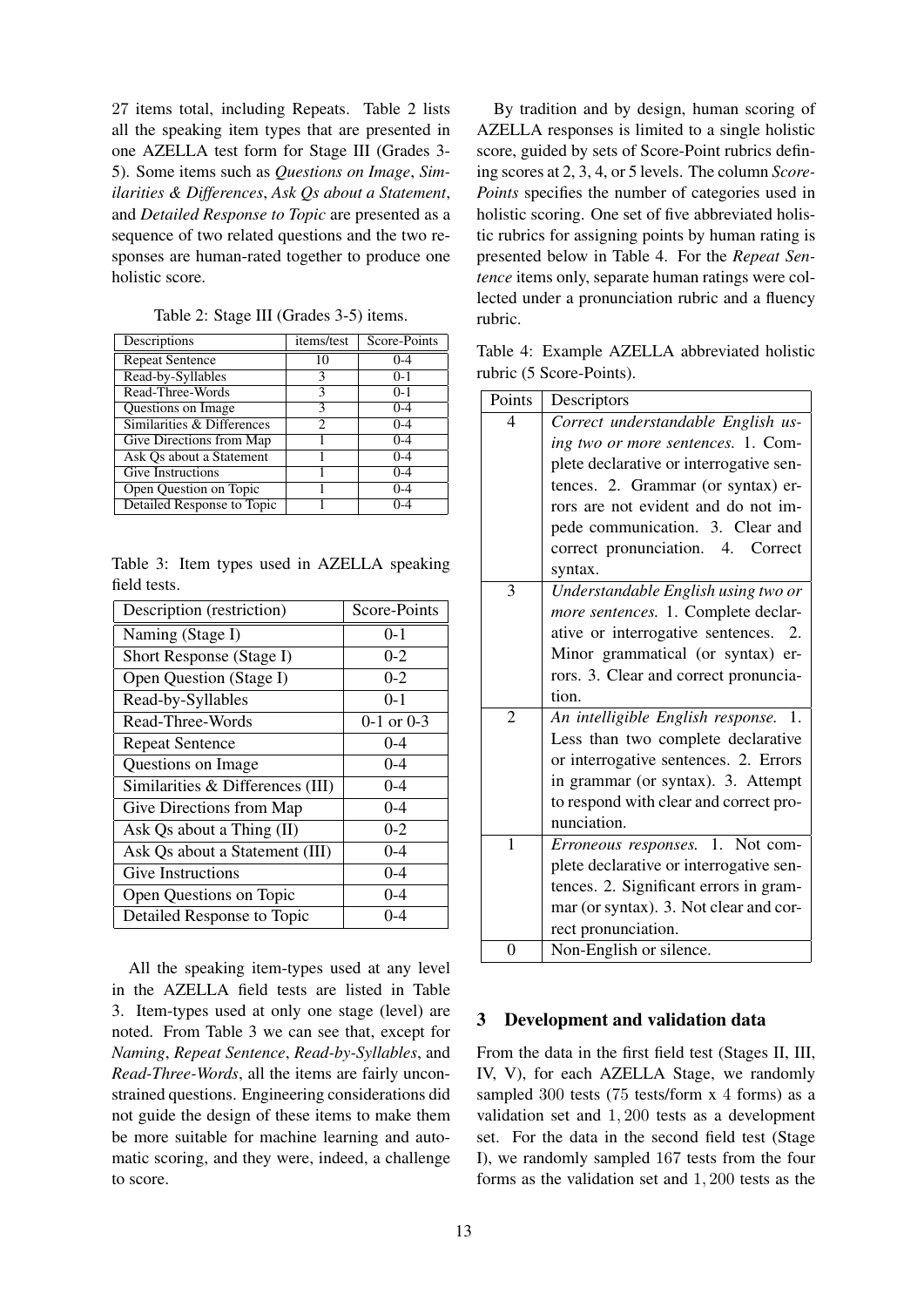development set. No validation data was used for model training.

# 3.1 Human transcriptions and scoring

In the development sets, we needed from 100 to 300 responses per item to be transcribed, depending on the complexity of the item type. In the validation sets, all responses were fully transcribed. Depending on the item type, we got single or double transcriptions, as necessary.

All responses from the tests were scored by trained professional raters according to predefined rubrics (Arizona Department of Education, 2012), such as those in Table 4. Departing from usual practice in production settings, we used the average score from different raters as the final score during machine learning. The responses in each validation set were double rated (producing two final scores) for use in validation. Note that five of the 1,367 tests in the validation sets had no human transcriptions and ratings, and so were excluded from the final validation results.

# 4 Machine scoring methods

Previous research on automatic assessment of spoken responses can be found in Bernstein et al. (2000; 2010), Cheng (2011) and Higgins et al. (2011). Past work on automatic assessment of children's oral reading fluency has been reported at the passage-level (Cheng and Shen, 2010; Downey et al., 2011) and at the word-level (Tepperman et al., 2007). A comprehensive review of spoken language technologies for education can be found in Eskanazi (2009). The following subsections summarize the methods we have used for scoring AZELLA tests. Those methods with citations have been previously discussed in research papers. Other methods described are novel modifications or extensions of known methods.

Both the linguistic content and the manner of speaking are scored. Our machine scoring methods include a combination of automatic speech recognition (ASR), speech processing, statistical modeling, linguistics, word vectors, and machine learning. The speech processing technology was built to handle the different rhythms and varied pronunciations used by a range of natives and learners. In addition to recognizing the words spoken, the system also aligns the speech signal, i.e., it locates the part of the signal containing relevant segments, syllables, and words, allowing

the system to assign independent scores based on the content of what is spoken and the manner in which it is said. Thus, we derive scores based on the words used, as well as the pace, fluency, and pronunciation of those words in phrases and sentences. For each response, base measures are then derived from the linguistic units (segments, syllables, words), with reference to statistical models built from the spoken performances of natives and learners. Except for the Repeat items, the system produces only one holistic score per item from a combination of base measures.

# 4.1 Acoustic models

We tried various sets of recorded responses to train GMM-HMM acoustic models as implemented in HTK (Young et al., 2000). Performance improved by training acoustic models on larger sets of recordings, including material from students out of the age range being tested. For example, training acoustic models using only the Stage II transcriptions to recognize other Stage II responses was significantly improved by using more data from outside the Stage II data set, such as other AZELLA field data. We observed that the more child speech data, the better the automatic scoring. The final acoustic models used for recognition were trained on all transcribed AZELLA field data, except the data in the validation sets, plus data from an unrelated set of children's oral reading of passages (Cheng and Shen, 2010), and the data collected during the construction of the Versant Junior English tests for use by young children in Asia (Bernstein and Cheng, 2007). Thus, the acoustic models were built using any and all relevant data available: totaling about 380 hours of data (or around 176, 000 responses). The word error rate (WER) over all the validation sets using the final acoustic models is around 35%.

For machine scoring (after recognition and alignment), native acoustic models are used to compute native likelihoods of producing the observed base measures. Human listeners classified student recordings from Stage II (grades 1-2) as native or non-native. For example, in Stage II data, 287 subjects were identified as native and the recordings from these 287 subjects plus the native recordings from the Versant Junior English tests were used to build native acoustic models for grading. (approximately 66 hours of speech data, or 39, 000 responses).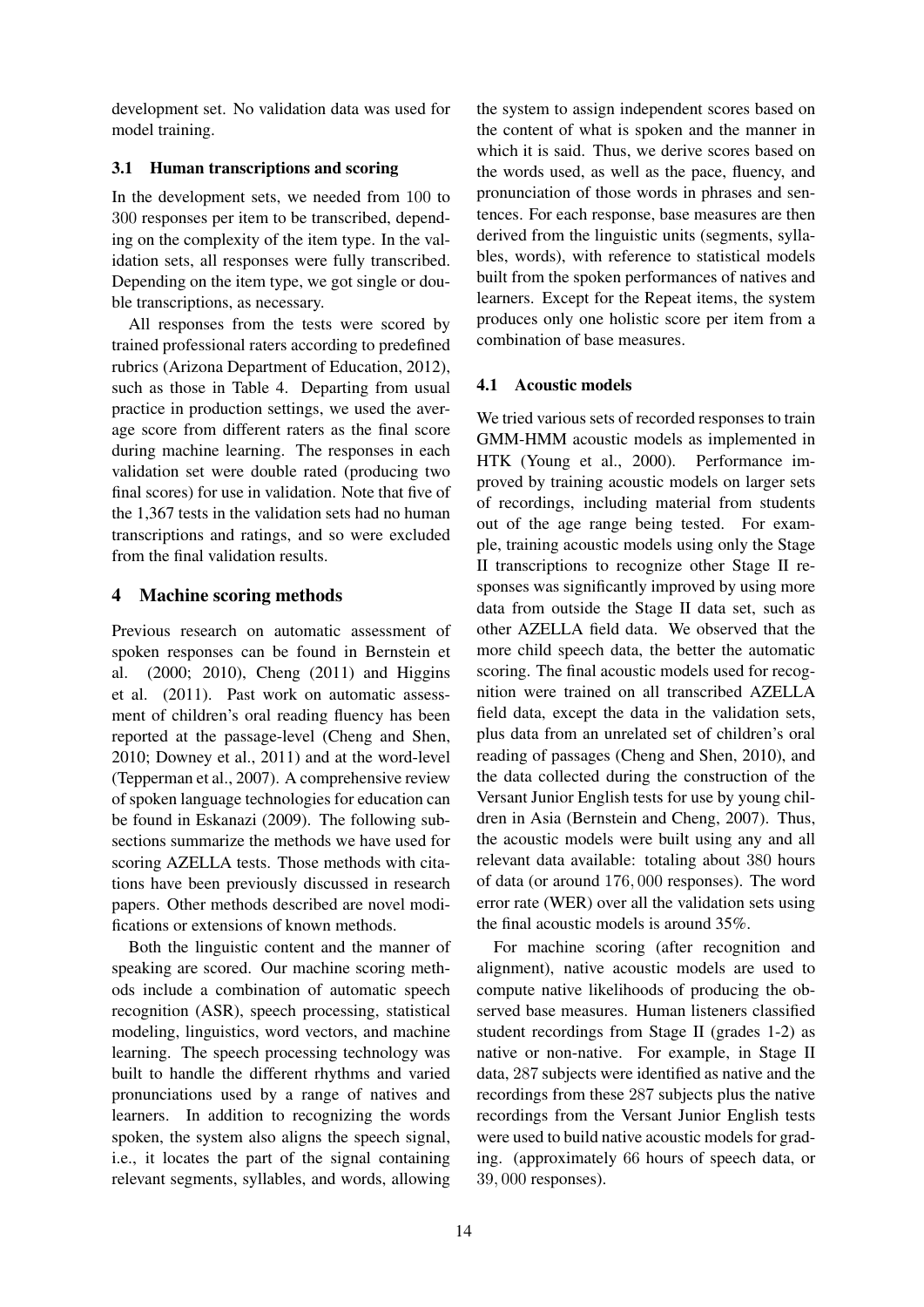## 4.2 Language models

Item-specific bigram language models were built using the human transcription of the developmentset as described in Section 3.1.

### 4.3 Content modeling

"Content" refers to the linguistic material (words, phrases, and semantic elements) in the spoken response. Appropriate response content reflects the speaker's productive control of English vocabulary and also indicates how well the test-taker understood the prompt. Previous work on scoring linguistic content in the speech domain includes Bernstein et al. (2010) and Xie et al. (2012).

Except for the four relatively closed-responseform items (*Naming, Repeat*, *Read-by-Syllables* and *Read-Three-Words*), we produced a word vector score for each response (Bernstein et al., 2010). The value of the word\_vector score is calculated by scaling the weighted sum of the occurrence of a large set of expected words and word sequences available in an item-specific response scoring model. An automatic process assigned weights to the expected words and word sequences according to their semantic relation to known good responses using a method similar to latent semantic analysis (Landauer et al., 1998). The *word* vector score is generally the most powerful feature used to predict the final human scores.

Note that a recent competition to develop accurate scoring algorithms for student-written shortanswer responses (Kaggle, 2012) focused on a similar problem to the content scoring task for AZELLA open-ended responses. We assume that the methods used by the prize-winning teams, for example Tandalla (2012) and Zbontar (2012), should work well for the AZELLA open-ended material too, although we did not try these methods.

For the responses to *Naming*, *Read-by-Syllables*, and *Read-Three-Words* items, the machine scoring makes binary decisions based on the occurrence of a correct sequence of syllables or words (keywords). In Stage II forms, for first and second grade students, the responses to *Read-Three-Words* items were human-rated in four categories. For this stage, the machine counted the number of words read correctly.

For the responses to Repeat items, the recognized string is compared to the word string recited in the prompt, and the number of word errors (*word\_errors*) is calculated as the minimum number of substitutions, deletions, and/or insertions required to find a best string match in the response. This matching algorithm ignores hesitations and filled or unfilled pauses, as well as any leading or trailing material in the response (Bernstein et al., 2010). A verbatim repetition would have zero word errors. For Repeat responses, the percentage of words repeated correctly (percent\_correct) was used as an additional feature.

#### 4.4 Duration modeling

Phone-level duration statistics contribute to machine scores of test-takers' pronunciation and fluency. Native-speakers segment duration statistics from Versant Junior English tests (Bernstein and Cheng, 2007) were used to compute the log-likelihood of phone durations produced by test-takers. No data from AZELLA tests contributed to the duration models. We calculated the phoneme duration log-likelihood: log\_seg\_prob and the inter-word silence duration log-likelihood:  $iw\_log\_seg\_prob$  (Cheng, 2011).

Assume in a recognized response that the sequence of phonemes and their corresponding durations are  $p_i$  and  $D_i$ ,  $i = 1...N$ , then the log likelihood segmental probability for phonemes (log\_seg\_prob) was computed as:

$$
log\_seg\_prob = \frac{1}{N-2} \sum_{i=2}^{N-1} \log(\Pr(D_i)),
$$
 (1)

where  $Pr(D_i)$  was the probability that a native would produce phoneme  $p_i$  with the observed duration  $D_i$  in the context found. The first and last phonemes in the response were not used for the calculation of the log\_seg\_prob because durations of these phonemes as determined by the ASR were more likely to be incorrect. The log likelihood segmental probability for inter-word silence durations, iw\_log\_seg\_prob, was calculated the same way (Cheng, 2011).

## 4.5 Spectral modeling

To construct scoring models for pronunciation and fluency, we computed several spectral likelihood features with reference to native and learner segment-specific models applied to the recognition alignment, computing the phone-level posterior probabilities given the acoustic observation  $X$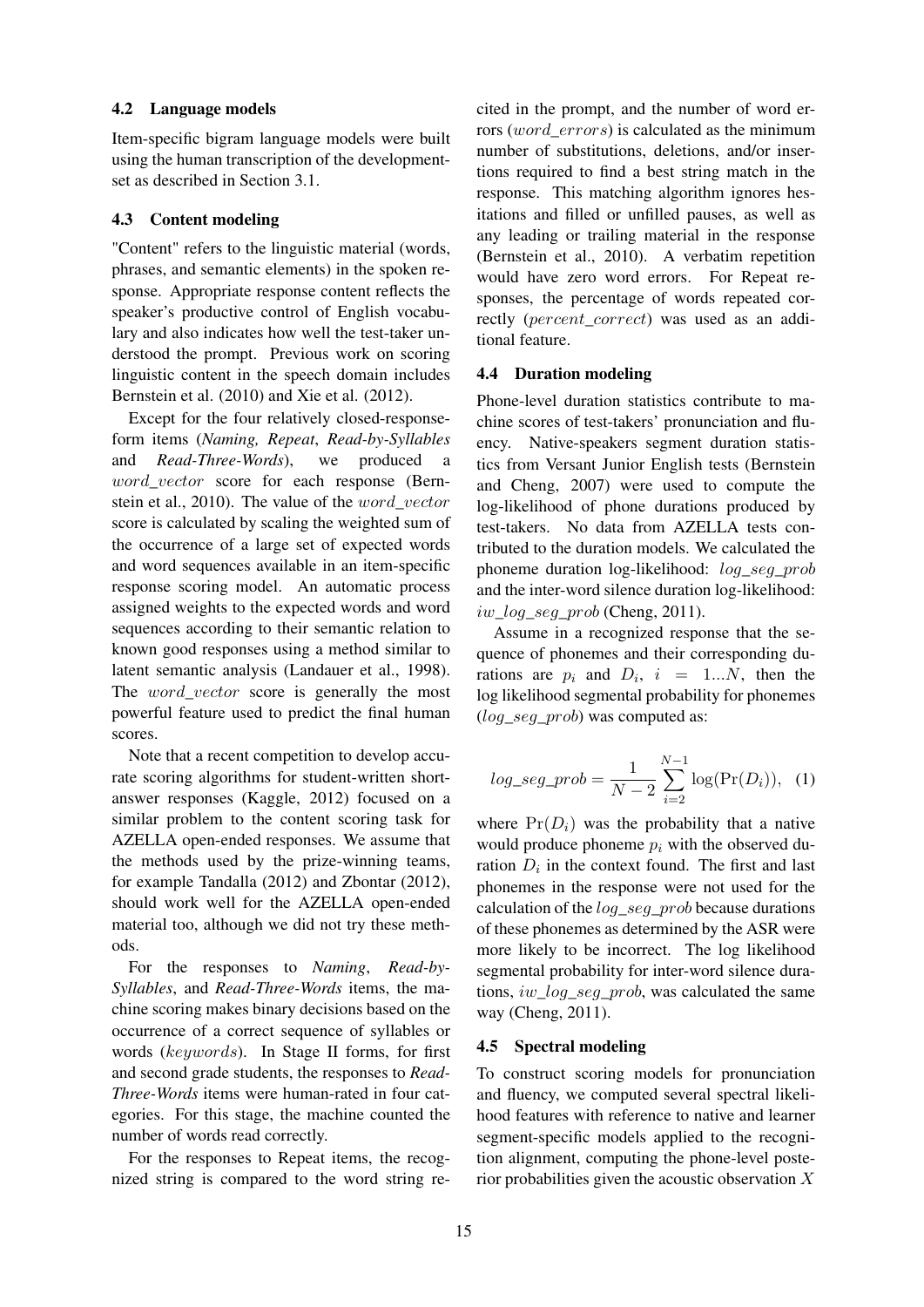that is recognized as  $p_i$ :

$$
P(p_i|X) = \frac{P(X|p_i)P(p_i)}{\sum_{k=1}^{m} P(X|p_k)P(p_k)}
$$
 (2)

where  $k$  runs over all the potential phonemes. In a real-world ASR system, it is extremely difficult to estimate  $\sum_{k=1}^{m} P(X|p_k)P(p_k)$  precisely. So approximations are used, such as substituting a maximum for the summation, etc. Formula 2 is the general framework for pronunciation diagnosis (Witt and Young, 1997; Franco et al., 1999; Witt and Young, 2000) and pronunciation assessment (Witt and Young, 2000; Franco et al., 1997; Neumeyer et al., 1999; Bernstein et al., 2010). Various authors use different approximations to suit the particulars of their data and their applications.

In the AZELLA spectral scoring, we approximated Formula 2 with the following procedure. After the learner acoustic models produce a recognition result, we force-align the utterance on the recognized word string, but using the native monophone acoustic models, producing acoustic loglikelihood, duration and time boundaries for every phone. For each such phone, again using the native monophone time alignment, we perform an all-phone recognition using the native monophone acoustic models. The recognizer calculates a log-likelihood for every phone and picks the best match from all possible phones over that time frame. For each phone-of-interest in a response, we calculated the average spectral score difference as:

$$
spectral\_1 = \frac{1}{N} \sum_{i=1}^{N} \frac{lp_i^{fa} - lp_i^{ap}}{d_i} \tag{3}
$$

where the variables are:

- $lp_i^{fa}$  is the log-likelihood corresponding to the  $i$ -th phoneme by using the forced alignment method;
- $lp_i^{ap}$  is the log-likelihood by using the allphone recognition method;
- $d_i$  is its duration;
- $N$  is the number of phonemes of interest in a response.

In calculating spectral\_1, all possible phonemes are included. We define another variable, spectral\_2, that only accumulates the log-likelihood for a target set of phonemes

that learners often have difficulty with. We call the percentage of phones from the all-phone recognition that match the phones from the forced alignment the percent phone match, or ppm. We take Formula 3 as the average log of the approximate posterior probabilities that phones were produced by a native.

## 4.6 Confidence modeling

After finishing speech recognition, we can assign speech confidence scores to words and phonemes (Cheng and Shen, 2011). Then for every response, we can compute the average confidence, the percentage of words or phonemes whose confidences are lower than a threshold value as features to predict test-takers' performance.

#### 4.7 Final models

AZELLA holistic score rubrics (Arizona Department of Education, 2012), such as those shown in Table 4, consider both the answer content and the manner of speaking used in the response. The automatic scoring should consider both too. Features word vector, keywords, word errors, percent\_correct can represent content scores based on what is spoken. Features  $log\_seg\_prob$ , iw\_log\_seg\_prob, spectral\_1, spectral\_2, ppm can represent both the rhythmic and segmental aspects of the performance as native likelihoods of producing the observed base measures. By feeding these features to models, we can effectively predict human holistic scores, as well as human pronunciation and fluency ratings, although we did not model grammar errors in the way they are specifically described in the rubrics, e.g. in Table 4.

For each item, a specific combination of base scores was selected. So, on an item-by-item basis, we tried two methods of combination: (i) multiple linear regression and (ii) neural networks with one hidden layer trained by back propagation. Then we selected the one that was more accurate for that item. For almost all items, the neural network model worked better.

### 4.8 Unscorable test detection

Many factors can render a test unscorable: poor sound quality (recording noise, mouth too close to the microphone, too soft, etc.), gibberish (nonsense words, noise, or a foreign language), offtopic (off topic, but intelligible English), unintelligible English (e.g. a good-faith attempt to respond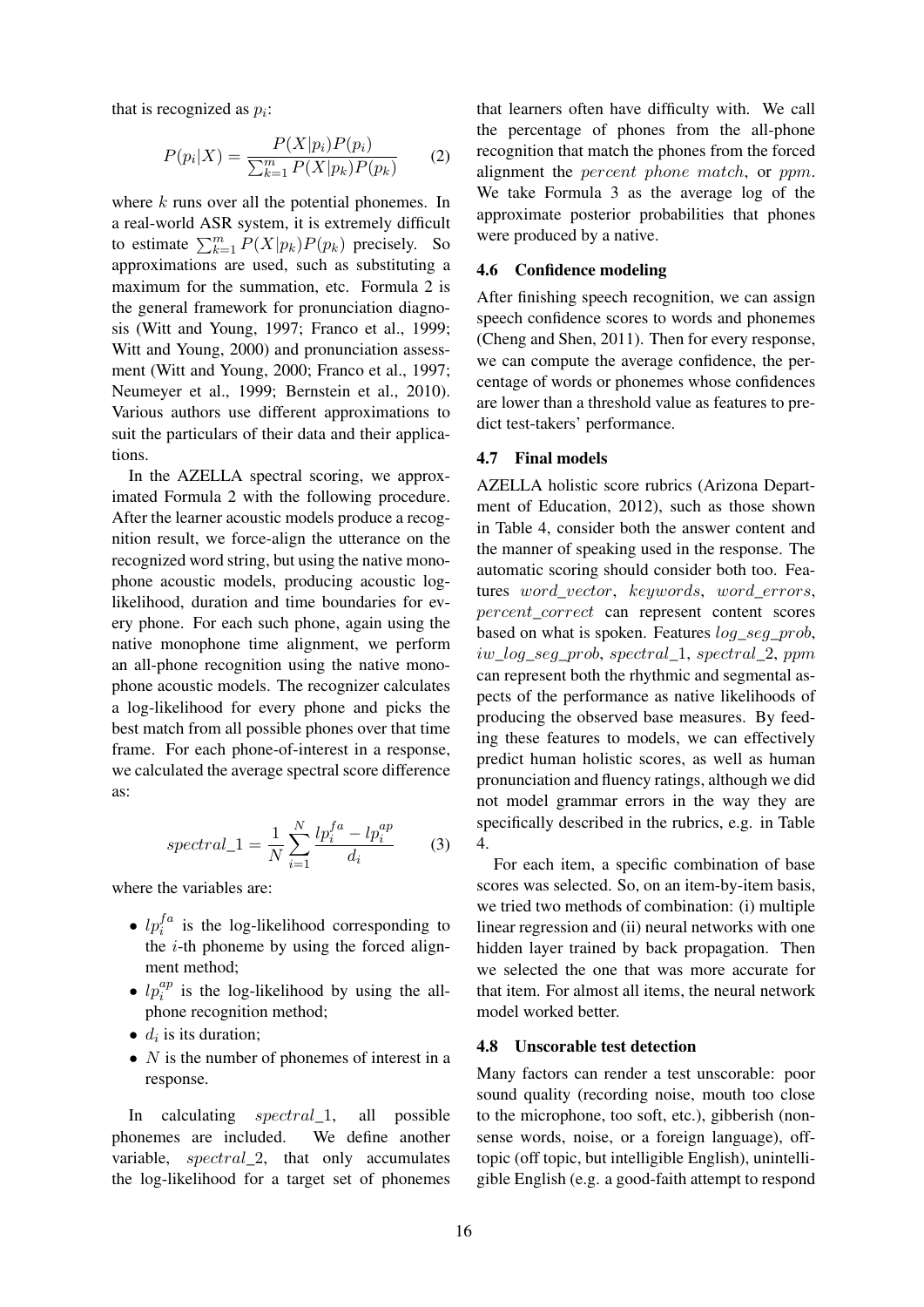in English, but is so unintelligible and/or disfluent that it cannot be understood confidently).

There have been several approaches to dealing with this issue (Cheng and Shen, 2011; Chen and Mostow, 2011; Yoon et al., 2011). Some unscorable tests can be identified easily by a human listener, and we reported research on a specified unscorable category (off-topic) before (Cheng and Shen, 2011). Dealing with a specified category could be significantly easier than dealing with wide-open items as in AZELLA. Also, because we did not collect human "unscorable" ratings for this data, we worked on predicting the absolute overall difference between human and machine scores; which is like predicting outliers. If the difference is expected to exceed a threshold, the test should be sent for human grading.

Many problems were due to low volume recordings made by shy kids, so we identified features to deal with low-volume tests. These included maximum energy, the number of frames with fundamental frequency, etc., using many features mentioned in Cheng and Shen (2011). The method used to detect off-topic responses did not work well here, but features based on lattice confidence seemed to work fairly well. If we define an unscorable test as one with an overall difference between human and machine scores greater than or equal to 3 (within the score range 0-14), our final unscorable test detector achieves an equal-error rate of 16.5% in validation sets; or when fixing the false rejection rate at 6%, the false acceptance rate is 44%. We are actively investigating better methods to achieve acceptable performance for use in real tests.

# 5 Experimental results

All results presented in this section used the validation data sets, while the recognition and scoring models were built from completely separate material. The participant-level speaking scores were designed not to consider the scores from *Readby-Syllables* and *Read-Three-Words*. For each test, the system produced holistic scores for Repeat items and for non-Repeat items. For every Repeat item, the machine generated pronunciation, fluency and accuracy scores mapped into the 0 to 4 score-point range. Both human and machine holistic scores for a Repeat response are equal to:  $50\% \cdot Accuracy + 25\% \cdot Pronunciation +$ 25% · Fluency. Accuracy scores were scaled

as *percent* correct times four. Human accuracy scores were based on human transcriptions instead of ASR transcriptions. Holistic scores for Repeat items at the participant level were the simple average of the corresponding item-level scores.

For every non-Repeat item, we generated one holistic score that considered pronunciation, fluency and content together. The non-Repeat holistic scores at the participant level were the simple average of the corresponding item level scores after normalizing them to the same scale. The final generated holistic scores for Repeats were scaled to a  $0 - 4$  range and non-Repeat holistic scores were scaled to a  $0 - 10$  range to satisfy an AZELLA design requirement that Repeat items count for 4 points and non-Repeats count for 10 points. The overall participant level scores are the sum of the Repeat holistic scores and the non-Repeat holistic scores (maximum 14). All machine-generated scores are continuous values. In the following tables, H-H r stands for the human-human correlation and M-H r stands for the correlation between machine-generated scores and average human scores.

Table 5: Human rating reliabilities and Machinehuman correlations by item type. Third column gives mean and standard deviation of words per response.

| S                       | Item types                 | Words/response   | H-H <sub>r</sub> | M-H <sub>r</sub> |
|-------------------------|----------------------------|------------------|------------------|------------------|
|                         |                            | $\mu \pm \sigma$ |                  |                  |
| T                       | Naming                     | $2.5 \pm 2.5$    | 0.83             | 0.67             |
| T                       | <b>Short Response</b>      | $5.7 \pm 3.8$    | 0.71             | 0.73             |
| T                       | <b>Open Question</b>       | $8.7 \pm 7.9$    | 0.70             | 0.76             |
| Ī                       | <b>Repeat Sentence</b>     | $5.0 \pm 2.5$    | 0.91             | 0.83             |
| $\overline{\mathbf{H}}$ | Questions on Image         | $14.0 \pm 10.8$  | 0.87             | 0.86             |
| $\mathbf{I}$            | Give Directions from Map   | $10.9 \pm 9.7$   | 0.82             | 0.84             |
| $\overline{\rm{II}}$    | Ask Qs about a Thing       | $6.8 \pm 5.9$    | 0.83             | 0.64             |
| $\mathbf{I}$            | Open Question on Topic     | $11.6 \pm 10.6$  | 0.75             | 0.72             |
| $\overline{\mathbf{u}}$ | <b>Give Instructions</b>   | $11.5 \pm 10.0$  | 0.83             | 0.80             |
| $\overline{\mathbf{u}}$ | <b>Repeat Sentence</b>     | $6.1 \pm 2.9$    | 0.95             | 0.85             |
| Ш                       | Questions on Image         | $14.5 \pm 10.2$  | 0.87             | 0.77             |
| $\overline{III}$        | Similarities & Differences | $19.5 \pm 11.6$  | 0.75             | 0.75             |
| $\overline{III}$        | Give Directions from Map   | $16.3 \pm 11.2$  | 0.74             | 0.85             |
| Ш                       | Ask Os about a Statement   | $16.7 \pm 13.4$  | 0.79             | 0.82             |
| $\overline{III}$        | <b>Give Instructions</b>   | $17.0 \pm 12.8$  | 0.77             | 0.81             |
| $\overline{III}$        | Open Question on Topic     | $13.9 \pm 11.1$  | 0.85             | 0.85             |
| $\overline{\mathbf{H}}$ | Detailed Response to Topic | $13.8 \pm 10.5$  | 0.81             | 0.80             |
| $\overline{III}$        | <b>Repeat Sentence</b>     | $6.4 \pm 3.2$    | 0.97             | 0.88             |
| IV                      | Questions on Image         | $13.9 \pm 11.8$  | 0.84             | 0.84             |
| IV                      | Give Directions from Map   | $13.7 \pm 13.3$  | 0.84             | 0.90             |
| $\overline{\text{IV}}$  | Open Question on Topic     | $17.2 \pm 15.2$  | 0.82             | 0.82             |
| IV                      | Detailed Response to Topic | $13.9 \pm 11.4$  | 0.85             | 0.87             |
| <b>IV</b>               | <b>Give Instructions</b>   | $16.5 \pm 15.7$  | 0.87             | 0.90             |
| $\overline{\text{IV}}$  | <b>Repeat Sentence</b>     | $6.9 \pm 3.2$    | 0.96             | 0.89             |
| $\overline{\rm v}$      | Questions on Image         | $17.3 \pm 12.0$  | 0.80             | 0.76             |
| $\overline{\rm v}$      | Open Question on Topic     | $18.7 \pm 14.9$  | 0.84             | 0.82             |
| $\overline{\rm v}$      | Detailed Response to Topic | $17.7 \pm 15.2$  | 0.88             | 0.87             |
| $\overline{\rm v}$      | <b>Give Instructions</b>   | $17.2 \pm 16.6$  | 0.90             | 0.90             |
| $\overline{\rm v}$      | Give Directions from Map   | $22.4 \pm 16.8$  | 0.86             | 0.85             |
| $\overline{\rm v}$      | <b>Repeat Sentence</b>     | $6.4 \pm 3.5$    | 0.95             | 0.89             |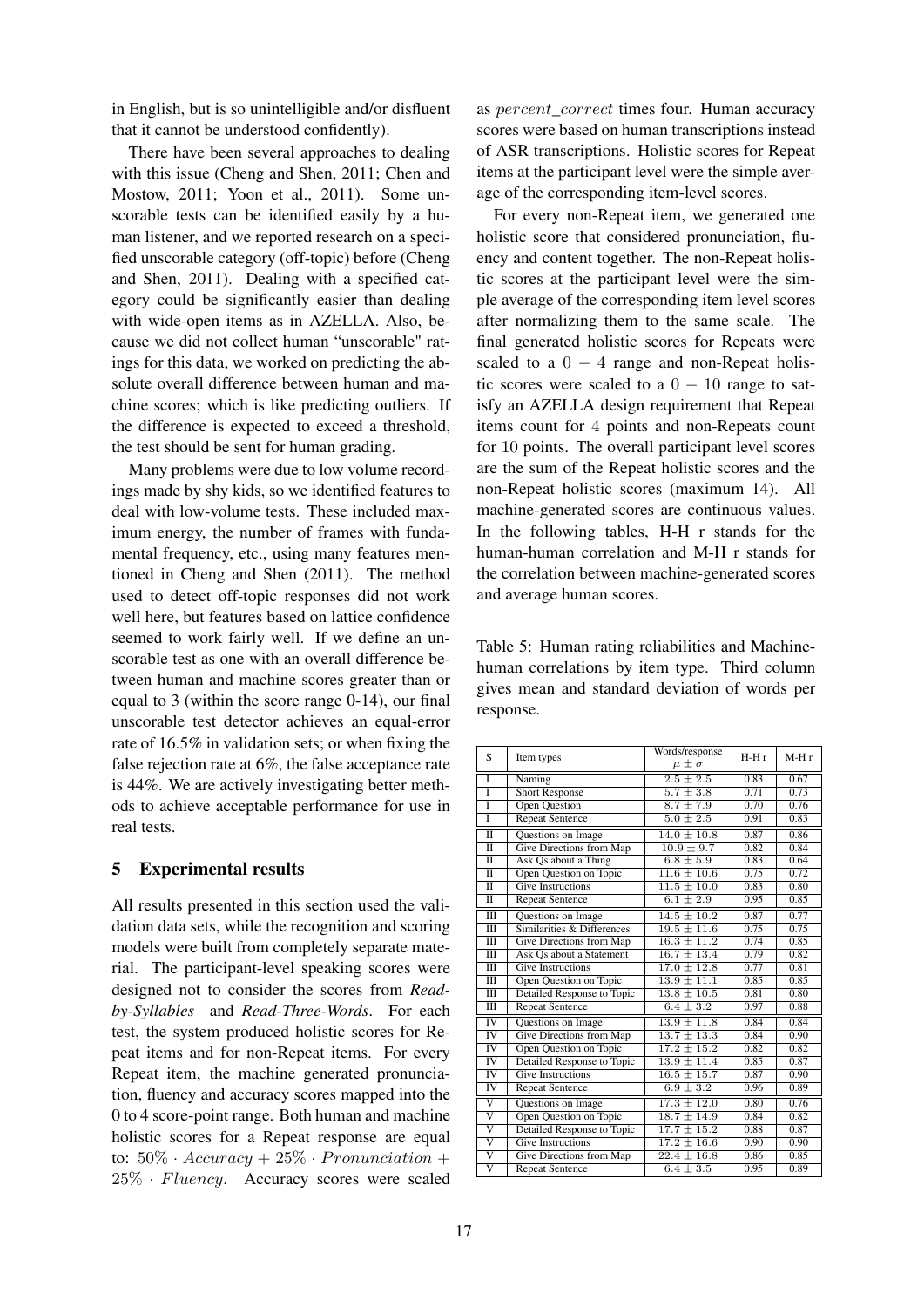We summarize the psychometric properties of different item types that contribute to the final scores in Table 5. For each item-type and each stage, the third column in Table 5 presents the mean and standard deviation of the words-perresponse produced by students, showing that older students generally produce more spoken material. We found that the number of words spoken is a better measure than speech signal duration to represent the amount of material produced, because young English learners often emit long silences while speaking. The difference between the two measures in columns 4 and 5 is statistically significant (two-tailed, p < 0.05) for item types *Naming (Stage I)*, *Ask Qs about a Thing (Stage II)*, *Questions on Image (Stage III)*, and *Repeat Sentence (all Stages)*, in which machine scoring does not match human; and for item types *Give Directions from Map (Stage III, IV)*, in which machine is better than a single human score. For almost all open-ended items, machine scoring is similar to or better than human scoring. We noticed that machine scoring of one open-ended item type, *Ask Qs about a Thing* used in Stage II test forms, was significantly worse than human scoring, leading us to identify problems specific to the item type itself, both in the human rating rubric and in the machine grading approach. Arizona is not using this item type in operational tests.

Figures 1, 2, 3, 4, 5 present scatter plots of overall scores at the participant level comparing human and machine scores for test in each AZELLA stage. Figure 6 shows the averaged human holistic score distribution for participants in the validation set for Stage V. The human holistic score distributions for participants in other AZELLA stages are similar to those in Figure 6, except the means shift somewhat.

We identified several participants for whom the difference between human and machine scores is bigger than 4 in Figures 1, 2, 3, 4, 5. Listening to the recordings of these tests, we concluded that the most important factor was low Signal-to-Noise Ratio (SNR). Either the background noise was very high (in 6 of 1,362 tests in the validation set), or speech volume was low (in 3 of 1,362 tests in the validation set). Either condition can make recognition difficult. With very low voice amplitude and high background noise levels, the SNR of some outlier response recordings is so low that human raters refuse to affirm that they understand the



Figure 1: Overall human vs. machine scores at the participant level for Stage I (Grade K). Mean and standard deviation for human scores: (8.74, 3.1).



Figure 2: Overall human vs. machine scores at the participant level for Stage II (Grades 1-2). Mean and standard deviation for human scores:  $(7.1, 2.5).$ 



Figure 3: Overall human vs. machine scores at the participant level for Stage III (Grades 3-5). Mean and standard deviation for human scores:  $(9.6, 2.3).$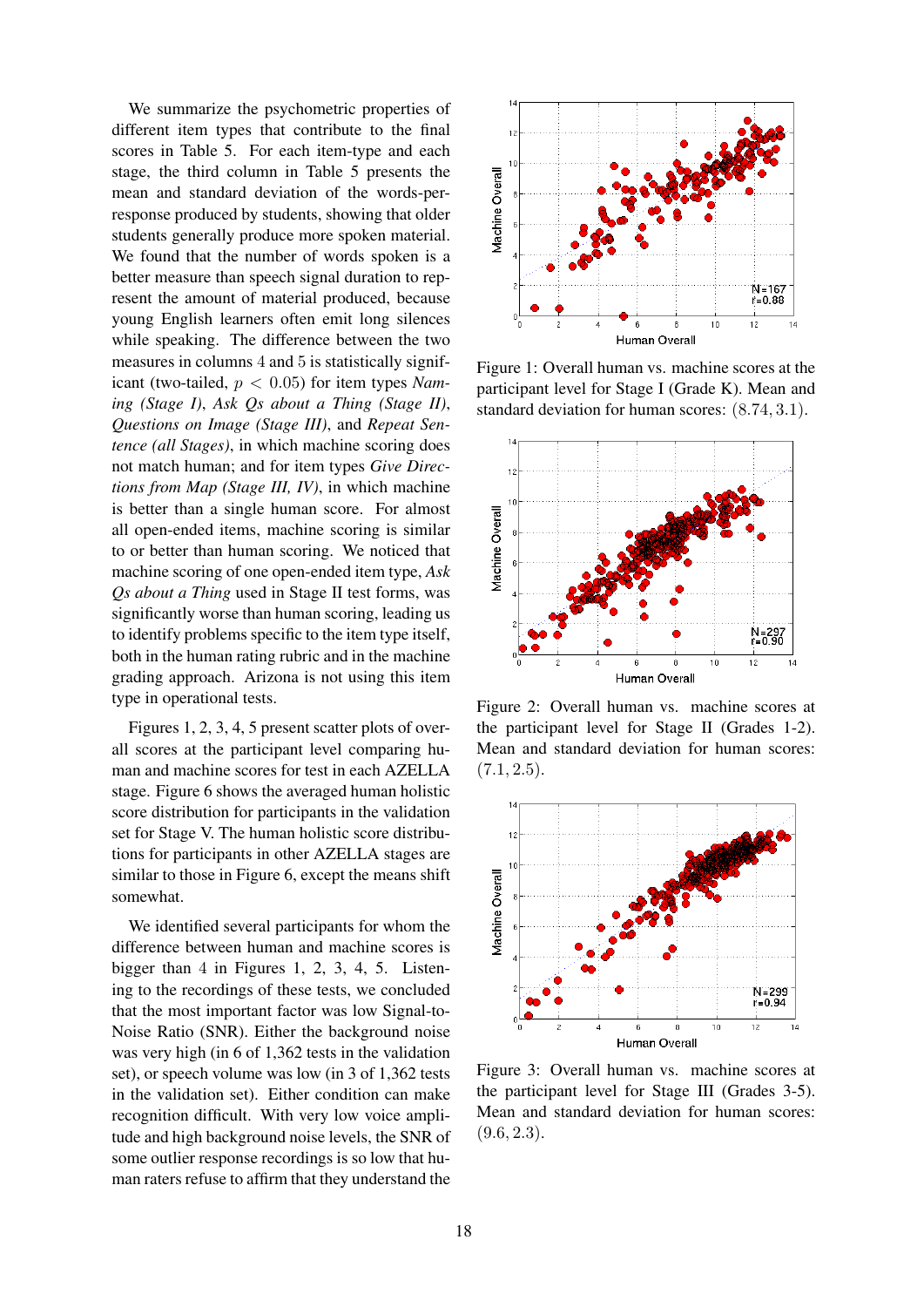

Figure 4: Overall human vs. machine scores at the participant level for Stage IV (Grades 6-8). Mean and standard deviation for human scores:  $(8.3, 2.9).$ 



Figure 5: Overall human vs. machine scores at the participant level for Stage V (Grades 9-12). Mean and standard deviation for human scores:  $(8.9, 2.9).$ 



Figure 6: Distribution of average human holistic score for participants in the validation set for Stage V (Grades 9-12).

content of the response or rate its pronunciation. Since many young children in kindergarten and early elementary school speak softly, the youngest children's speech is substantially harder to recognize (Li and Russell, 2002; Lee et al., 1999). This probably contributes to the lower reliabilities in Stage I and II. When setting the total rejection rate at 6%, our unscorable test detector identifies only 7 of the 13 outlier tests.

Table 6: Reliability of human scores and Human-Machine correlations of overall test scores by stage.

| <b>Stage</b> | H-H r | M-H r |
|--------------|-------|-------|
| T            | 0.91  | 0.88  |
| $_{\rm II}$  | 0.96  | 0.90  |
| Ш            | 0.97  | 0.94  |
| IV           | 0.98  | 0.95  |
| V)           | 0.98  | 0.93  |
| Average      | 0.96  | 0.92  |

Table 6 summarizes the reliabilities of the tests in different stages. At the participant level, the average inter-rater reliability coefficient across the five stages was 0.96, suggesting that the welltrained human raters agree with each other with high consistency when ratings are combined over all the material in all the responses in a whole test; the average correlation coefficient between machine-generated overall scores and average human overall scores was 0.92. This suggests that the machine grading may be sufficiently reliable for most purposes.

Table 7: Test reliability by stage, separating non-Repeat holistic scores and Repeat holistic scores.

| Stage   | $H-Hr$  | $M-Hr$  | $H-Hr$ | $M-Hr$ |
|---------|---------|---------|--------|--------|
|         | NonRptH | NonRptH | RptH   | RptH   |
|         | 0.85    | 0.83    | 0.99   | 0.94   |
| Н       | 0.93    | 0.89    | 0.99   | 0.90   |
| Ш       | 0.95    | 0.92    | 0.99   | 0.92   |
| IV      | 0.96    | 0.95    | 0.99   | 0.94   |
| v       | 0.96    | 0.91    | 0.99   | 0.93   |
| Average | 0.93    | 0.90    | 0.99   | 0.93   |

Table 7 summarizes the reliabilities of test scores in the different stages considering the non-Repeat holistic scores and Repeat holistic scores separately to check the effect of adding the Repeat items. Repeat items improve the machine re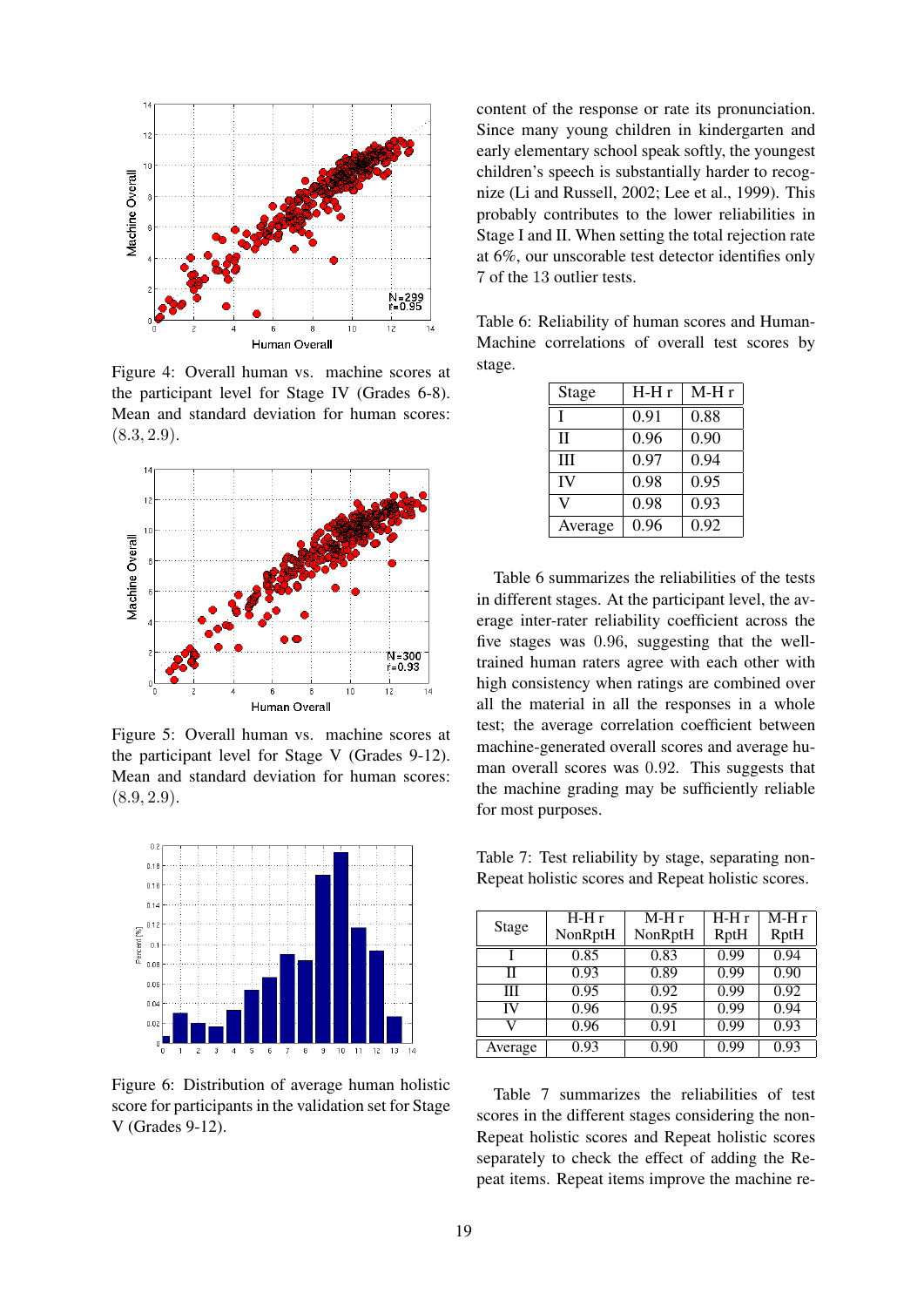liability in Stage I significantly, but not so much for other stages. This difference may relate to the difficulty in eliciting sufficient speech samples in non-Repeat items from the young EL students in Stage I. Eliciting spoken materials in Repeat items is more straightforward. Consideration of Table 7 suggests that using only open-ended item-types can also achieve sufficiently reliable results.

# 6 Discussion and future work

We believe that we can improve this system further by scoring Repeat items using a partial credit Rasch model (Masters, 1982) instead of the average of percent\_correct, which should improve the reliability of the Repeat item type. We may also be able to train a better native acoustic model by using a larger sample of native data from AZELLA, if we are given access to the test-taker demographic information.

The original item selection and assignment of items to forms was quite simple and had room for improvement. Currently in the AZELLA testing program, test forms go through a post-pilot revision, so that the operational tests only include good items in the final test forms. This post-pilot selection and arrangement of items into forms should improve human-machine correlations beyond the values reported here. If we effectively address the problem of shy-kids-talking-softly, the scoring performance will definitely improve even more. Getting young students to talk louder is probably something that can be best done at the testing site (by instruction or by example); and it may solve several problems. We are happy to report that the first operational AZELLA test with automatic speech scoring took place between January 14 and February 26, 2013, with approximately 140, 700 tests delivered.

Recent progress in machine learning has applied deep neural networks (DNNs) to many long-standing pattern recognition and classification problems. Many groups have now applied DNNs to the task of building better acoustic models for speech recognition (Hinton et al., 2012). DNNs have repeatedly been shown to work better than Gaussian mixture models (GMMs) for ASR acoustic modeling (Hinton et al., 2012; Dahl et al., 2012). We are actively exploring the use of DNNs for use in recognition of children's speech. We expect that DNN acoustic models can overcome some of the recognition difficulties mentioned in this paper (e.g. low SNR in responses and short response item types like *Naming*) and boost the final assessment accuracy significantly.

## 7 Conclusions

We have reported an evaluation of the automatic methods that are currently used to assess spoken responses to test tasks that occur in Arizona's AZELLA test for young English learners. The methods score both the content of the responses and the quality of the speech produced in the responses. Although most of the speaking item types in the AZELLA tests are unconstrained and open-ended, machine scoring accuracy is similar to or better than human scoring for most item types. We presented basic validity evidence for machine-generated scores, including an average correlation coefficient between machinegenerated overall scores and human overall scores derived from subscores that are based on multiple human ratings. Further, we described the design, implementation and evaluation of a detector to catch problematic, unscorable tests. We believe that near-term re-optimization of some scoring process elements may further improve machine scoring accuracy.

### **References**

- Arizona Department of Education. 2012. AZELLA update. http://www.azed.gov/ standards-development-assessment/ files/2012/12/12-12-12-updatev5.pdf. [Accessed 19-March-2014].
- Arizona Department of Education. 2014. Arizona English Language Learner Assessment (AZELLA). http://www.azed.gov/standardsdevelopment-assessment/arizonaenglish-language-learnerassessment-azella. [Accessed 19-March-2014].
- J. Bernstein and J. Cheng. 2007. Logic and validation of a fully automatic spoken English test. In V. M. Holland and F. P. Fisher, editors, *The Path of Speech Technologies in Computer Assisted Language Learning*, pages 174–194. Routledge, New York.
- J. Bernstein, J. De Jong, D. Pisoni, and B. Townshend. 2000. Two experiments on automatic scoring of spoken language proficiency. In *Proc. of STIL (Integrating Speech Technology in Learning)*, pages 57–61.
- J. Bernstein, A. Van Moere, and J. Cheng. 2010. Validating automated speaking tests. *Language Testing*, 27(3):355–377.